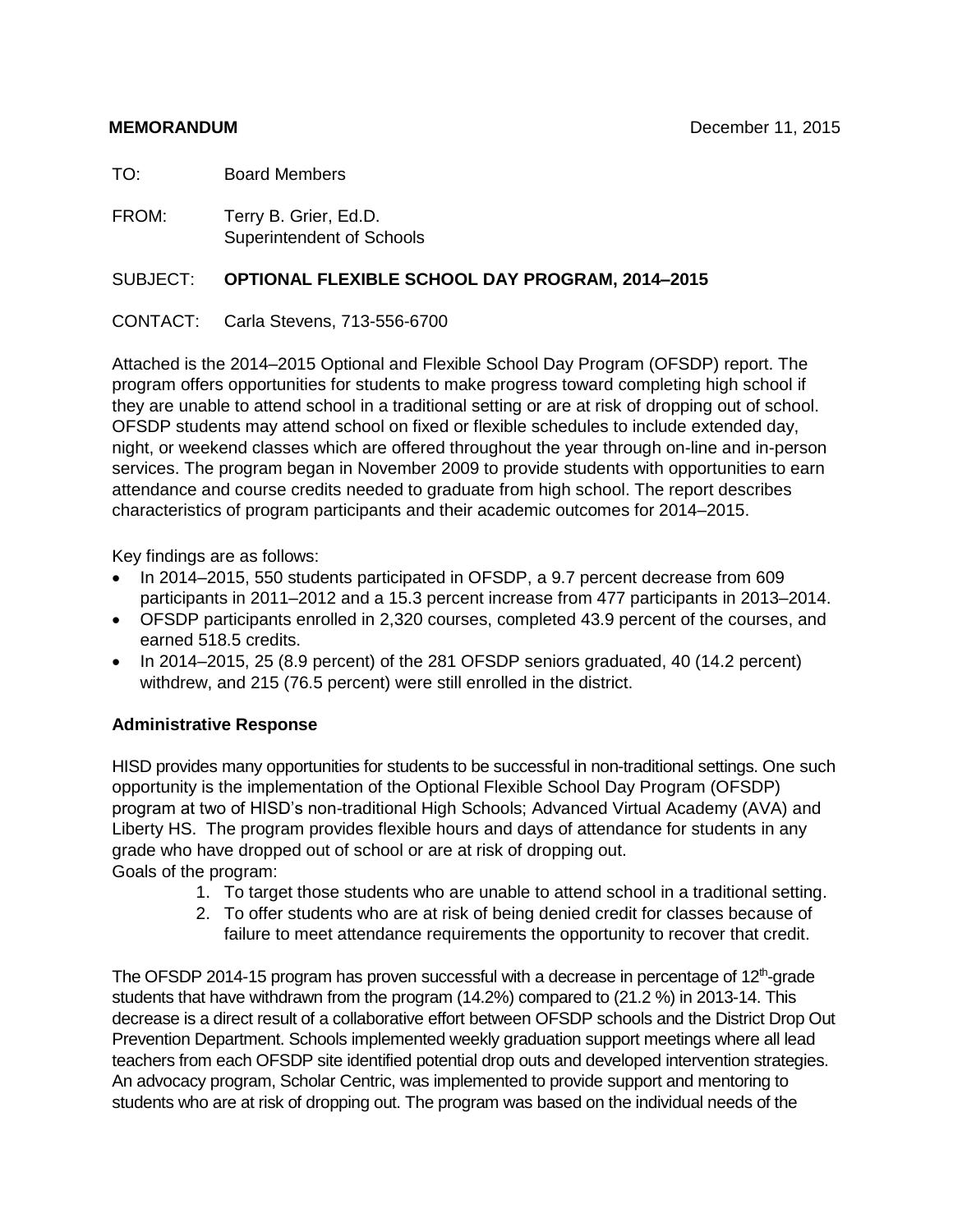students and teachers provided guidance on academic performance and improvement. Teachers continued to engage with their students through social media and other forms of communication and outreach. Weekly visits were conducted at home, at job sites, and within the community to ensure that students stayed on track and that other students were recovered. The district provided additional support to these schools with strategic drop-out prevention initiatives such as:

- 1. Districtwide-Grads Within Reach Walk
- 2. Promotion of Youth Watch on each school campus
- 3. TAKS/STAAR tutoring

Success of this program cannot be measured and quantified in numbers alone. This program provides students with a second opportunity to be successful when all other efforts have failed.

Should you have any further questions, please contact Carla Stevens in Research and Accountability, at 713-556-6700.

Tung B. Quin

**Attachment** 

cc: Superintendent's Direct Reports Chief School Officers Wanda Thomas Susan Kaler Beatrice Marquez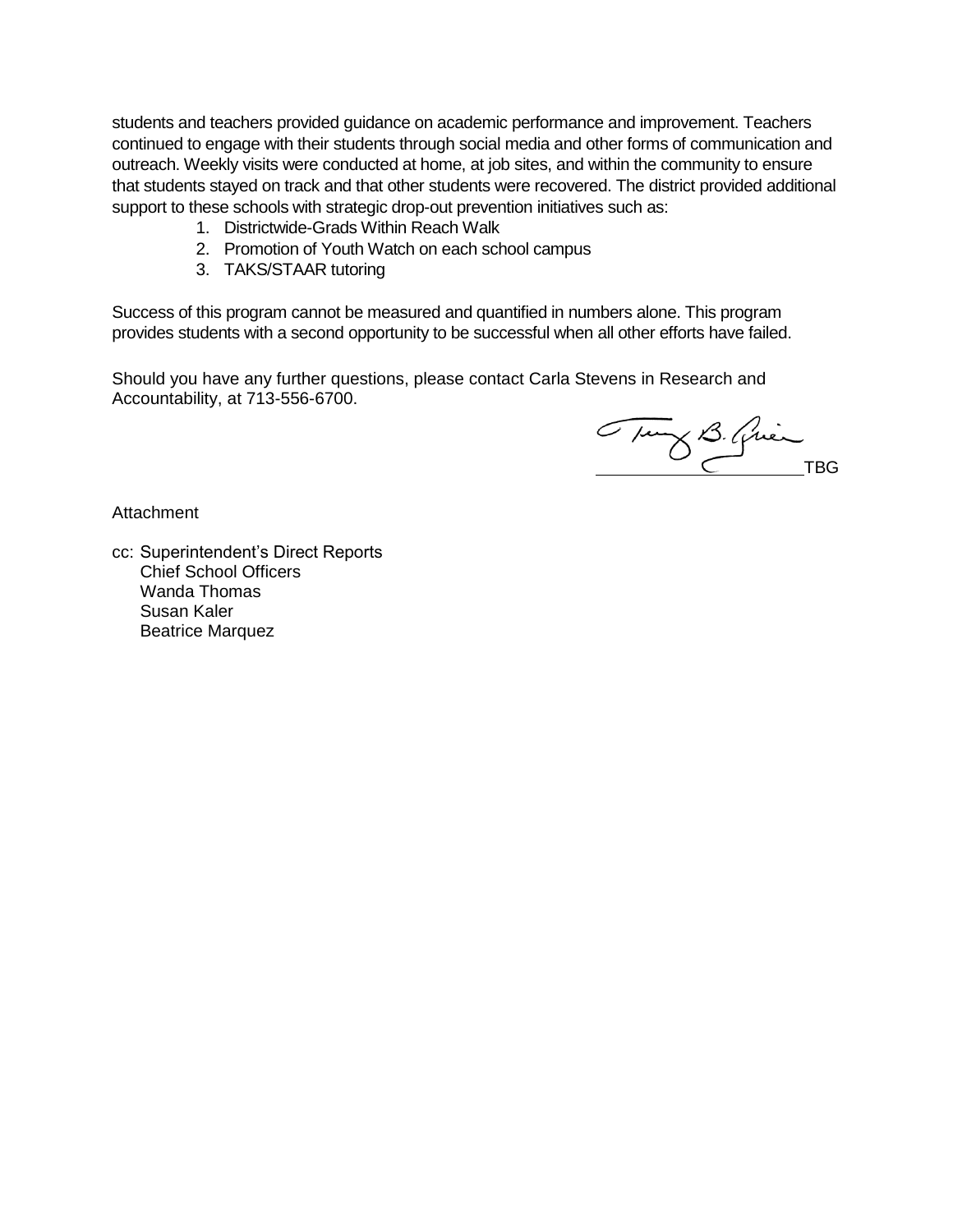## **Houston Independent School District**

## **RESEARCH** Educational Program Report

**OPTIONAL FLEXIBLE SCHOOL DAY PROGRAM (ofsdp) 2014 – 2015**

# HISD Research and Accountability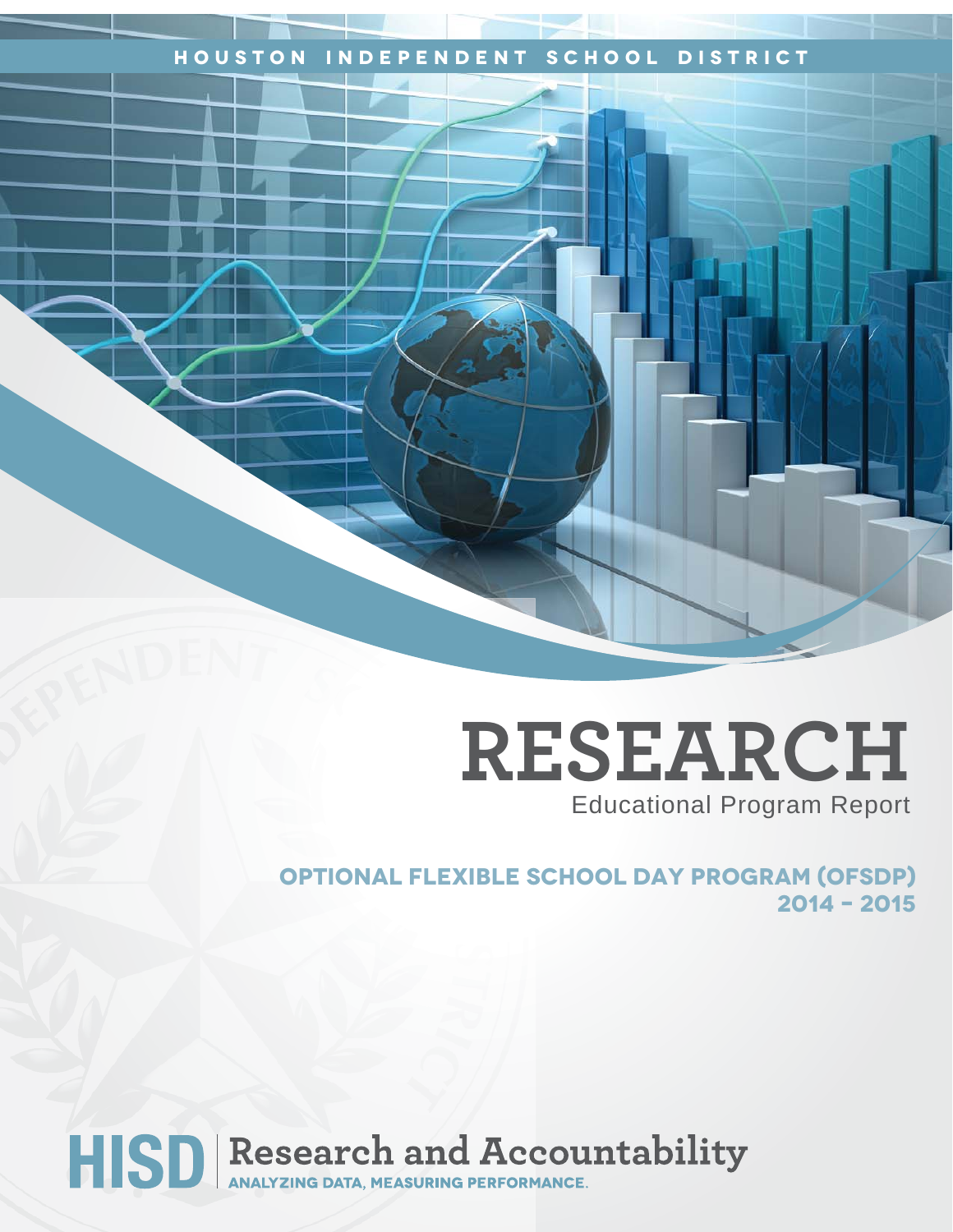

## **2015 Board of Education**

**Rhonda Skillern-Jones President** 

**Manuel Rodriguez, Jr.** First Vice President

**Wanda Adams** Second Vice President

**Paula Harris Secretary** 

**Juliet Stipeche** Assistant Secretary

**Anna Eastman Michael L. Lunceford Greg Meyers Harvin C. Moore**

**Terry B. Grier, Ed.D.** Superintendent of Schools

**Carla Stevens** Assistant Superintendent Department of Research and Accountability

**Ngozi J. Kamau, Ph.D.** Research Specialist

**Elizabeth Heckelman, Ph.D.**  Research Manager

**Houston Independent School District** Hattie Mae White Educational Support Center 4400 West 18th StreetHouston, Texas 77092-8501

#### **www.HoustonISD.org**

It is the policy of the Houston Independent School District not to discriminate on the basis of age, color, handicap or disability, ancestry, national origin, marital status, race, religion, sex, veteran status, political affiliation, sexual orientation, gender identity and/or gender expression in its educational or employment programs and activities.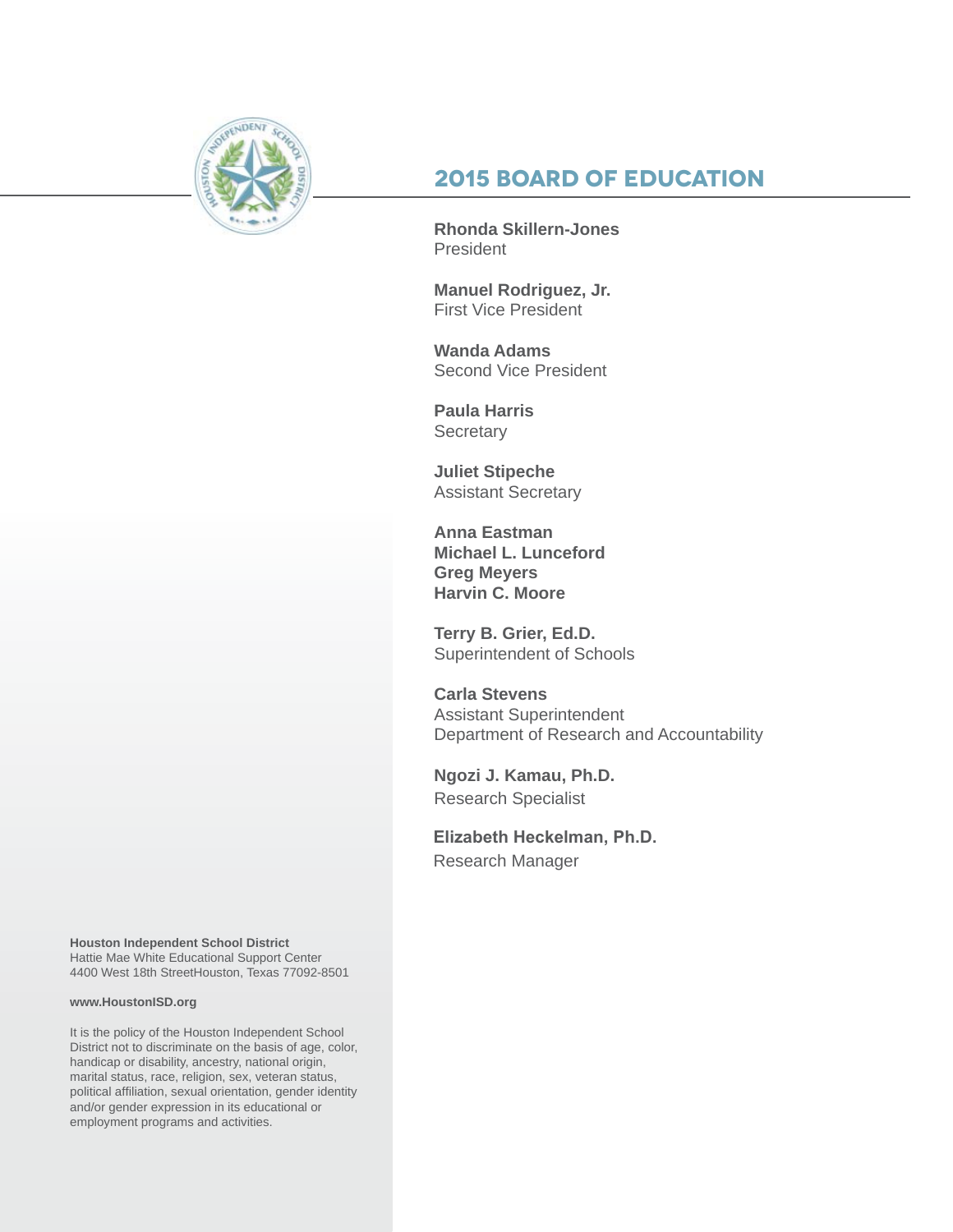## **OPTIONAL FLEXIBLE SCHOOL DAY PROGRAM (OFSDP) 2014–2015**

## **Introduction**

The Optional Flexible School Day Program (OFSDP) is approved by the Texas Commissioner of Education and is offered by the Houston Independent School District (HISD) to provide students with flexible school hours and days of attendance. Students in any grade who meet one or more of the following criteria are eligible to participate under Texas Education Code (TEC) §29.0822:

- The student has dropped out of school or is at risk of dropping out of school, as defined by TEC, §29.081.
- The student participates in an approved early college high school plan.
- The student attends a campus implementing an innovative redesign under a plan approved by the commissioner of education.
- The student will be denied credit for one or more classes in which the student has been enrolled as a result of attendance requirements under the Texas Education Code, §25.092.

The goal of the program is to improve the graduation rates for students who are in danger of dropping out of school or who have dropped out, or for students who are behind in core subject courses. The program provides students with opportunities to earn attendance and course credits if they are unable to attend school in a traditional setting or are at risk of being denied course credit due to unmet attendance requirements. To meet their individualized needs, OFSDP participants may receive instruction and earn time for their attendance through the OFSDP or the regular school program, alternately. OFSDP students may attend school on fixed or flexible schedules to include extended day, night, or weekend classes which are offered throughout the year for original course credit or credit recovery. Average daily attendance (ADA) funding is provided through OFSDP for students who would otherwise not be eligible for funding because they attend school for less than a minimum of two hours per day, five days a week.

Participation in the program was approved by the HISD Board of Education on November 12, 2009 with an effective date of November 13, 2009. The program has no cost or staffing implications for the district and directly supports HISD's Core Initiative 3: Rigorous Instructional Standards and Supports – Focus #1: Providing equity in access to high-quality educational programs and instruction. The Commissioner of Education's approval for program continuation is contingent upon the demonstrated success of the program in HISD. This report provides data regarding the program's success.

## **Methods**

#### **Data Collection and Analysis**

• The 2014–2015 OFSDP participants and their campuses and grade levels were identified using HISD's 2014–2015 Record 500 Public Education Information Management System (PEIMS) Extended Day database. Other data elements for this report included OFSDP program enrollment for 2011–2012 through 2014–2015, 2013–2014 and 2014–2015 participants' demographics, and participants' 2014–2015 course enrollment and completion, credits earned, attendance, withdrawal, and graduation records. Student-level data were extracted from the HISD's PEIMS,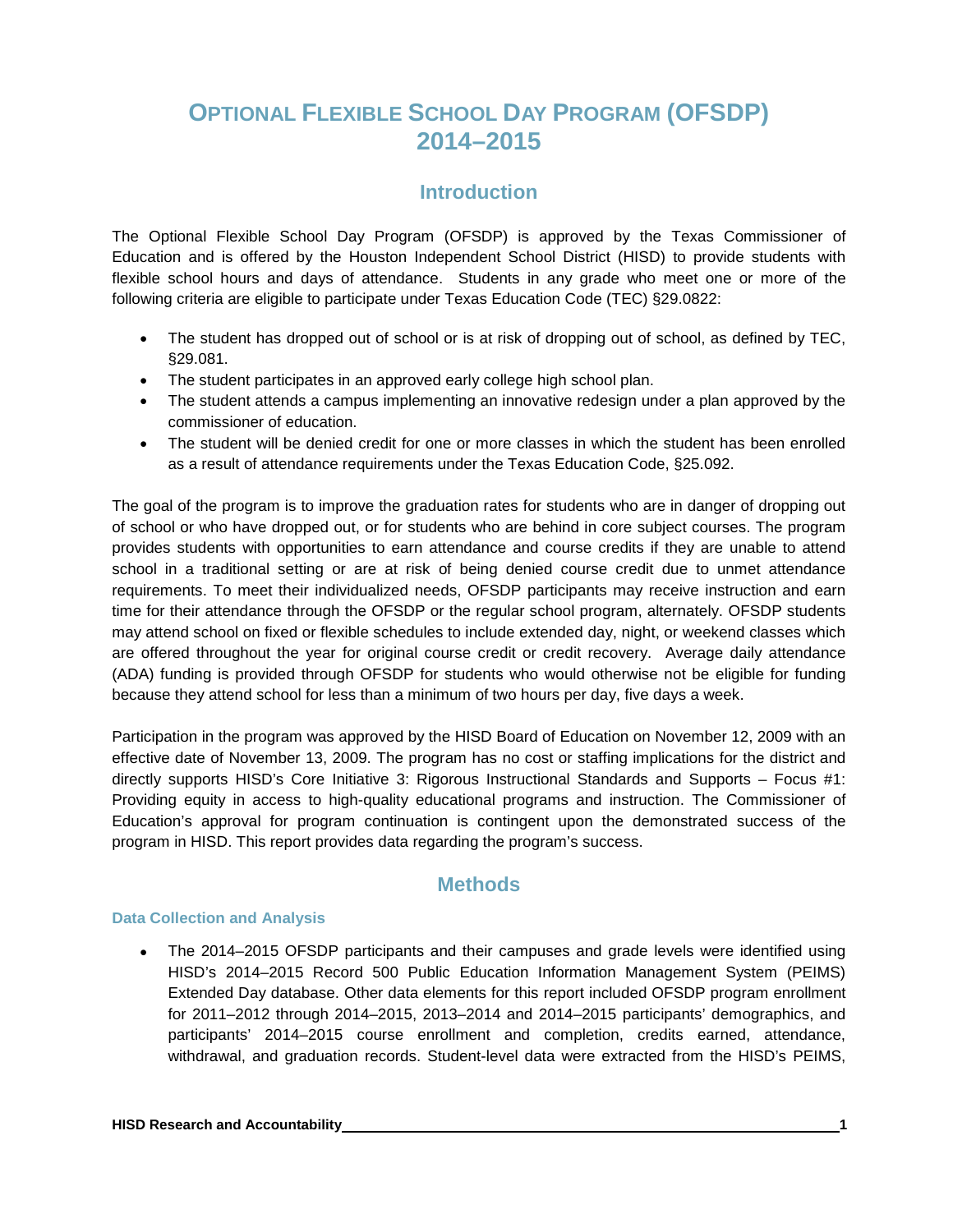Chancery Student Information System (Chancery) Ad Hoc, Chancery Historical Grade Records 2015–2016 (for the 2014–2015 Regular and Summer School terms), 400-Basic Attendance Record, and PEIMS EDIT+ Reports Data Review - Flex Attendance. For school-level results, duplicated data are presented for two OFSDP students because each student attended two schools.

- Courses designated as English language arts, mathematics, science, social studies, and economics (Free Enterprise System) in the "Generic Subject Area" field of the Chancery Historical Grade Records for the 2014–2015 Regular and Summer School terms were categorized as core content courses. The remaining courses were categorized as "other." Course enrollment was determined by the total number of courses listed for OFSDP students. The course completion rate was determined by the number of courses for which OFSDP students earned course credit (by achieving an average course grade of 70.0 or better and by not exceeding the course absence limit of 10 percent of the days scheduled for the course) divided by the number of courses in which OFSDP students were enrolled. Course credit earned was determined by the total course credits received by OFSDP students for the courses in which they were enrolled.
- The ADA for OFSDP students was extracted from the 500 Record and was calculated using the 400 Record and the standard Student Attendance Formula for OFSDP students who also utilized the regular school program.
- One OFSDP student from Liberty High School and one from Westbury High School, along with 229 Advanced Virtual Academy (AVA) students had attendance recorded in the 400-Basic Attendance Record as well as in the 500 Record.

#### **Data Limitations**

• Due to student mobility, data for seven OFSDP students' race/ethnicity, data of birth, economic, and enrollment status were not available in the district's 2014–2015 PEIMS or Chancery files.

#### **Results**

• During 2014–2015, 550 HISD students participated in OFSDP. This was a 9.7 percent decrease from the 609 participants in 2011–2012, the first full year of program implementation, and a 15.3 percent increase from 477 participants in 2013–2014 (**Figure 1**).



**Figure 1. Optional Flexible School Day Program enrollment, 2011–2012 through 2014–2015**

**School Year**

Sources: Department of Research and Accountability, Optional Flexible School Day Program Report (December 2014); HISD's 2014–2015 Record 500 PEIMS Extended Day database.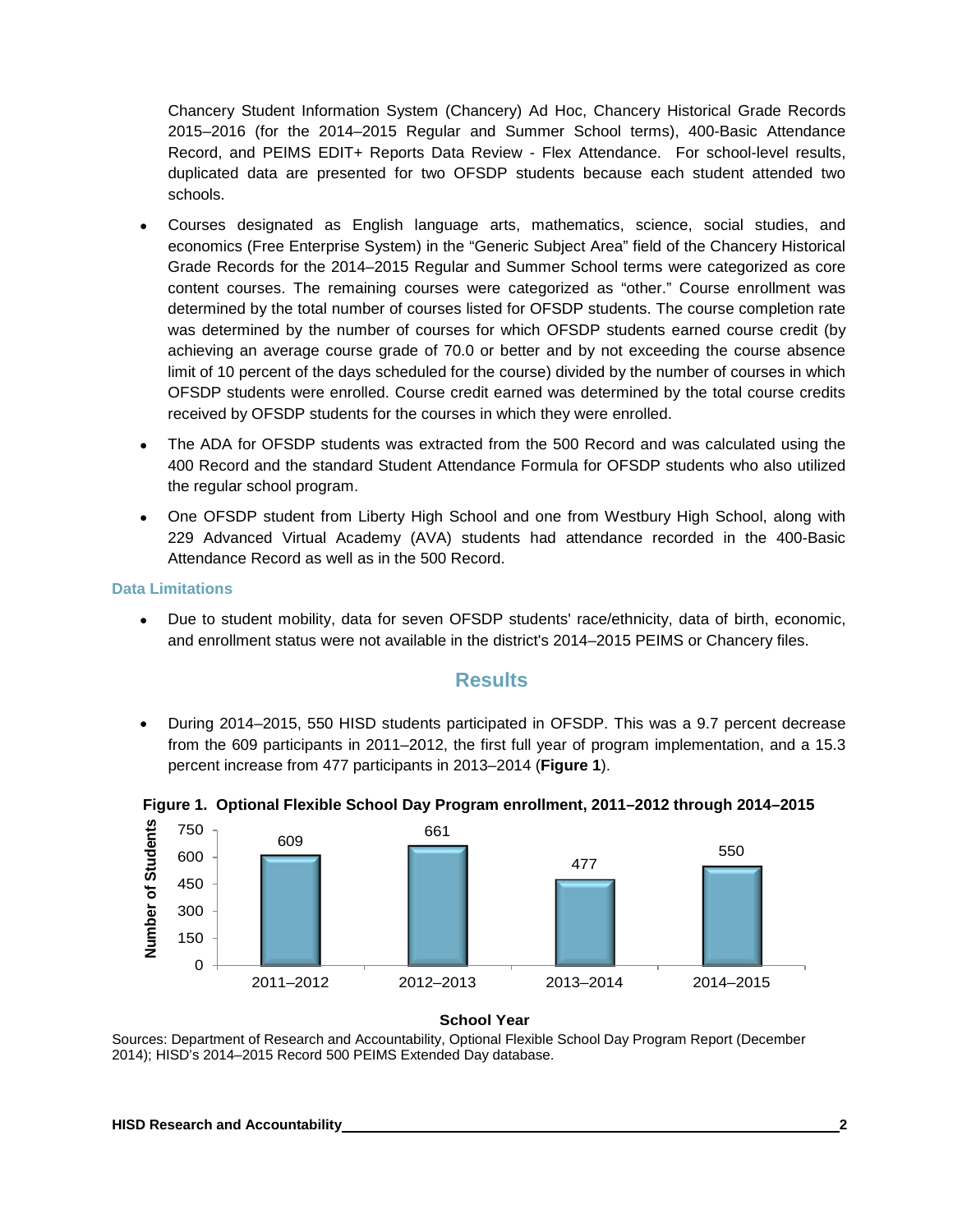- Nearly all of the 550 (unduplicated) OFSDP participants attended the Advanced Virtual Academy (AVA) (546 or 99.3 percent). However, two Advanced Virtual Academy students also attended other schools: one attended Westbury (0.2 percent) and the other attended Yates High School (0.2 percent) during the school year. Of the four remaining students who did not attend AVA (0.7 percent), two attended Liberty High School (0.4 percent), one attended Middle College at HCC Fraga (0.2 percent), and one attended Waltrip High School (0.2 percent).
- **Table 1** presents the proportions of students in grades 9–12 across the district by race/ethnicity and the proportions of OFSDP program participants by race/ethnicity and school. Among OFSDP participants, 66.3 percent were Hispanic, 28.1 percent were African American, 3.3 percent were White, 0.5 percent of students were Native American, 0.4 percent were Asian**/**Pacific Islander, and one student (0.2 percent) was two or more races.
- When compared to students across the district, African American, Hispanic, and Native American students were over-represented among OFSDP's participants by 2.5, 6.9, and 0.3 percentage points, respectively. In contrast, Asian/Pacific Islander and White students in addition to students of two or more races were underrepresented among OFSDP participants by 3.5, 6.9 and 0.6 percentage points, respectively.

| Table 1. Number and Percentage of Optional Flexible School Day Program Participants by   |  |
|------------------------------------------------------------------------------------------|--|
| ˈ School and Race/Ethnicity and HISD Grades 9–12 Students by Race/Ethnicity, 2014–2015 ∣ |  |

|                                                | Asian/Pacific<br>Islander |                          | African<br>American |       | Hispanic |                | <b>Native</b><br>American |                          | White |                          |     | Two or More<br>Races | N/A |     | Total        |
|------------------------------------------------|---------------------------|--------------------------|---------------------|-------|----------|----------------|---------------------------|--------------------------|-------|--------------------------|-----|----------------------|-----|-----|--------------|
| <b>School</b>                                  | N                         | %                        | N                   | %     | N        | %              | N                         | %                        | N     | $\frac{0}{0}$            | N   | $\frac{0}{0}$        | N   | %   | N            |
| Advanced<br>Virtual<br>Academy                 | 2                         | 0.4                      | 152                 | 27.8  | 364      | 66.7           | 3                         | 0.5                      | 17    | 3.1                      | 1   | 0.2                  | 7   | 1.3 | 546          |
| Liberty                                        |                           | -                        |                     | ٠     | 2        | 100.0          |                           | -                        |       | $\overline{\phantom{a}}$ |     |                      |     |     | $\mathbf{2}$ |
| Middle<br>College<br>at<br><b>HCC</b><br>Fraga |                           | ٠                        | 1                   | 100.0 |          | -              |                           | ۰                        |       | $\blacksquare$           |     |                      |     |     | 1            |
| Waltrip                                        |                           | -                        |                     |       |          | $\overline{a}$ | ٠                         | $\overline{\phantom{a}}$ | 1     | 100.0                    | ۰   | -                    | -   |     | 1            |
| Westbury                                       |                           | $\overline{\phantom{a}}$ | 1                   | 100.0 | -        | $\blacksquare$ |                           | -                        |       | -                        |     |                      |     |     | 1            |
| Yates                                          | $\overline{\phantom{a}}$  | -                        | 1                   | 100.0 | -        | $\overline{a}$ |                           | -                        |       | ٠                        |     |                      | -   |     | 1            |
| <b>Total</b><br><b>OFSDP</b><br><b>HISD</b>    | $\overline{2}$            | 0.4                      | 155                 | 28.1  | 366      | 66.3           | 3                         | 0.5                      | 18    | 3.3                      | 1   | 0.2                  | 7   | 1.3 | 552*         |
| (Grades<br>$9 - 12$                            | 1,997                     | 3.9                      | 13,133              | 25.6  | 30,457   | 59.4           | 119                       | 0.2                      | 5,210 | 10.2                     | 393 | 0.8                  | 0   | 0.0 | 51,309       |

Sources: Chancery, May 27, 2015; PEIMS 2014–2015

Note: \*Two Advanced Virtual Academy students also attended Westbury or Yates during the school year. Therefore, percentages are based on a duplicated count of 552 students. Demographic data for seven OFSDP students were not available (N/A). Percentages may not total 100 due to rounding.

• **Figure 2** (page 4) presents comparative data on the proportions of the 2013–2014 and 2014– 2015 OFSDP students by race/ethnicity. In both years, more than 90 percent of the students were Hispanic or African American, while 85–87 percent of the district's students were Hispanic or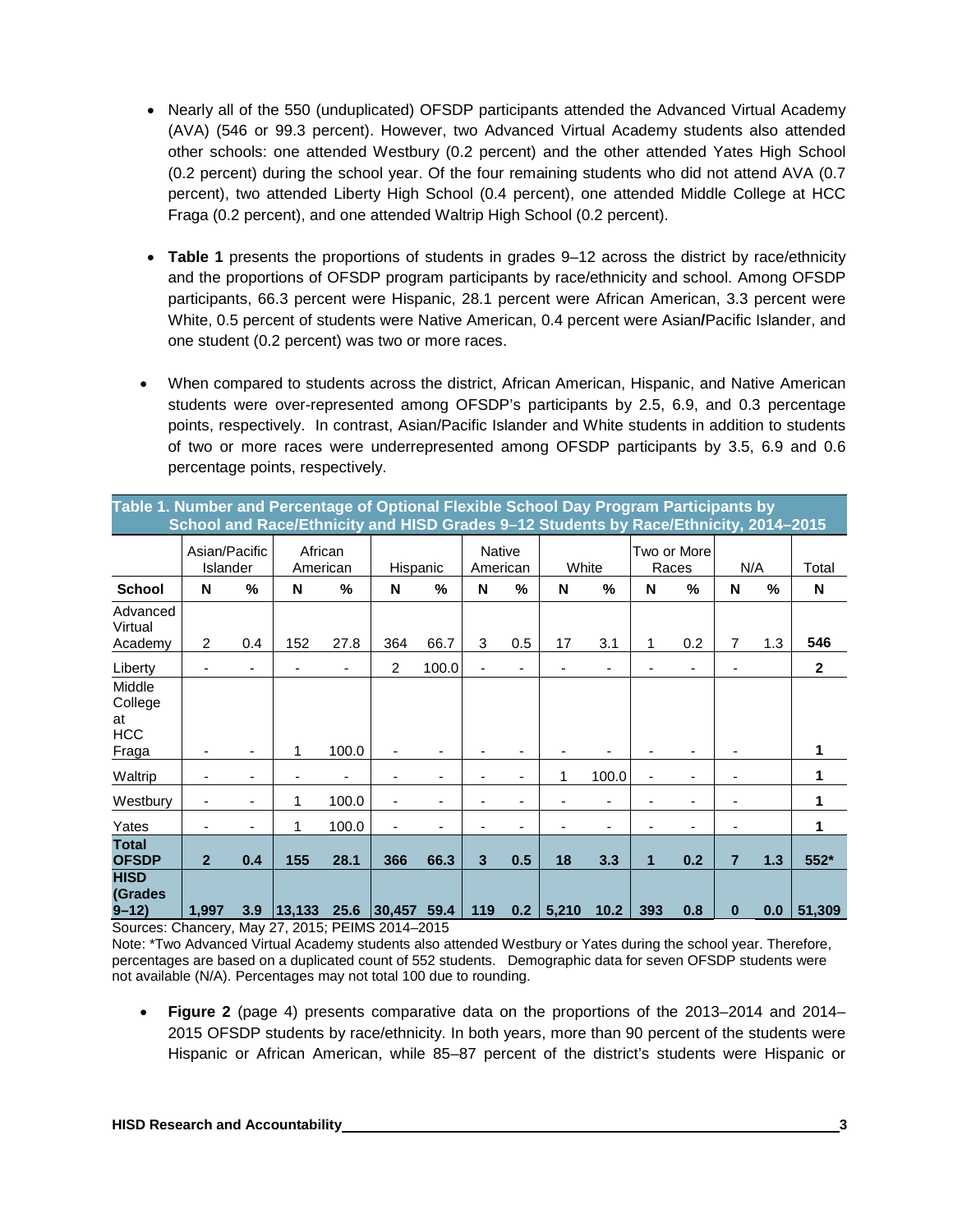African American. From 2013–2014 to 2014–2015, there were decreases in the proportions of Asian/Pacific Islander (0.4 percentage point), African American (8.6 percentage points) and White (0.3 percentage point) participants. In contrast, there was an increase in Hispanic students (7.6 percentage points).



#### **Figure 2. Percentage of Optional Flexible School Day Program participants by race/ethnicity, 2013–2014 and 2014–2015**

Sources: Department of Research and Accountability, Optional Flexible School Day Program Report (December 2014); Chancery, May 27, 2015; PEIMS 2014–2015. Note: OFSDP in 2013–2014: Asian/Pacific Islander (n=4), African American (n=175), Hispanic (n=280), White (n=17), Total (n=477); HISD in 2013–2014: Asian /Pacific Islander (n=1,829), African American (n=12,625), Hispanic (n=27,877), White (n=3,754), Total (n=46,482).

• **Table 2** presents the number and percentage of economically disadvantaged students in grades 9–12 across the district and in the OFSDP by school. Overall, economically disadvantaged OFSDP participants (64.5 percent) were underrepresented by five percentage points when compared to students in grades 9–12 across the district (69.5 percent).

| Table 2. Number and Percentage of Economically Disadvantaged HISD Students in Grade 9-12<br>and Optional Flexible School Day Program Participants by School, 2014-2015 |                                                          |        |       |     |     |  |  |  |  |  |  |
|------------------------------------------------------------------------------------------------------------------------------------------------------------------------|----------------------------------------------------------|--------|-------|-----|-----|--|--|--|--|--|--|
| <b>School</b>                                                                                                                                                          | <b>Economically Disadvantaged</b><br><b>Participants</b> |        |       |     |     |  |  |  |  |  |  |
|                                                                                                                                                                        | N                                                        | N      | %     | N/A | %   |  |  |  |  |  |  |
| <b>Advanced Virtual Academy</b>                                                                                                                                        | 546                                                      | 350    | 64.1  |     | 1.3 |  |  |  |  |  |  |
| Liberty                                                                                                                                                                | 2                                                        |        | 100.0 |     |     |  |  |  |  |  |  |
| Middle College at HCC Fraga                                                                                                                                            |                                                          |        | 100.0 |     |     |  |  |  |  |  |  |
| Waltrip                                                                                                                                                                |                                                          |        | 100.0 |     |     |  |  |  |  |  |  |
| Westbury                                                                                                                                                               |                                                          |        | 100.0 |     |     |  |  |  |  |  |  |
| Yates                                                                                                                                                                  |                                                          |        | 100.0 | ۰   |     |  |  |  |  |  |  |
| <b>Total OFSDP</b>                                                                                                                                                     | $552*$                                                   | 356    | 64.5  |     | 1.3 |  |  |  |  |  |  |
| HISD Grades 9-12                                                                                                                                                       | 51.309                                                   | 35.667 | 69.5  |     |     |  |  |  |  |  |  |

Sources: Chancery, May 27, 2015; PEIMS 2014–2015

Note: \*Two Advanced Virtual Academy students also attended Westbury or Yates during the school year.

Economic disadvantage data for seven OFSDP students were not available (N/A).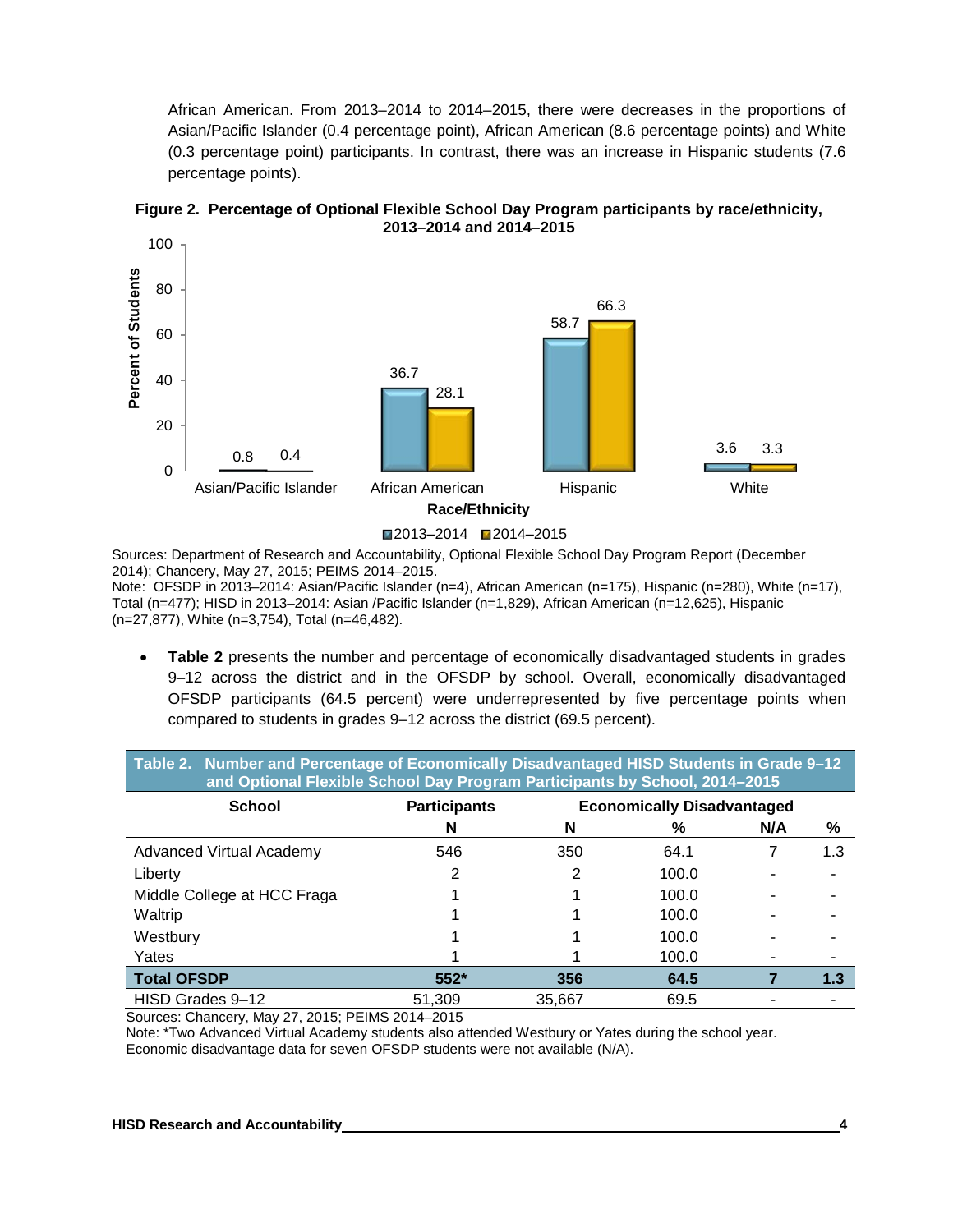- **Table 3** displays the distribution of 2014–2015 OFSDP participants by grade level and age. Participants' ages ranged from 15 to 26, with a modal age of 17, followed by age 18. A total of 69.8 percent of the students were between the ages of 15 and 19. A total of 19.0 percent of the students were between the ages of 20 and 21. A total of 11.2 percent of participants were over 21 years of age.
- The largest proportion of participants was in the twelfth grade (51.6 percent), followed by 39.2 percent in the eleventh grade, 8.5 percent in the tenth grade, and 0.7 percent in the ninth grade (Table 3).

|                   | Table 3. Number and Percentage of Optional Flexible School Day Program Participants by Age* |     |      |                          |                |      |     |                |         |     |     |                |       |       |
|-------------------|---------------------------------------------------------------------------------------------|-----|------|--------------------------|----------------|------|-----|----------------|---------|-----|-----|----------------|-------|-------|
|                   | and Grade Level, 2014-2015                                                                  |     |      |                          |                |      |     |                |         |     |     |                |       |       |
|                   | Age                                                                                         |     |      |                          |                |      |     |                |         |     |     |                |       |       |
| Grade             | 15                                                                                          | 16  | 17   | 18                       | 19             | 20   | 21  | 22             | 23      | 24  | 25  | 26             | N     | %     |
| 9                 | -                                                                                           |     | ٠    | $\overline{\phantom{a}}$ | 1              |      |     |                |         |     |     | ۰              | 4     | 0.7   |
| 10                | $\overline{2}$                                                                              | 10  | 7    | 8                        | $\overline{4}$ | 5    | 6   | $\overline{2}$ | 2       |     |     |                | 46    | 8.5   |
| 11                | ٠                                                                                           | 25  | 72   | 48                       | 24             | 16   | 11  | 9              | 3       | ٠   | 3   | 2              | 213   | 39.2  |
| $12 \overline{ }$ | ٠                                                                                           | 3   | 61   | 62                       | 51             | 42   | 22  | 20             | 7       | 7   | 5   |                | 280   | 51.6  |
| <b>Total</b>      |                                                                                             |     |      |                          |                |      |     |                |         |     |     |                |       |       |
| (N)               | $\overline{2}$                                                                              | 39  | 140  | 118                      | 80             | 64   | 39  | 31             | $12 \,$ | 8   | 8   | $\overline{2}$ | 543** | 100.0 |
| <b>Total</b>      |                                                                                             |     |      |                          |                |      |     |                |         |     |     |                |       |       |
| (%)               | 0.4                                                                                         | 7.2 | 25.8 | 21.7                     | 14.7           | 11.8 | 7.2 | 5.7            | 2.2     | 1.5 | 1.5 | 0.4            |       | 100.0 |

Sources: Chancery, May 27, 2015; PEIMS 2014–2015

Note: \*Age as of September 1, 2014; Percentages may not total 100 due to rounding.

\*\*Data regarding date of birth for seven OFSDP students were not available (N/A).

• Consistent with the overall district's student demographics, the proportion of female OFSDP participants was 0.5 percentage points smaller than its proportion of male participants, based on available data. This compared to a gender difference of 1.0 percentage point for students across the district (**Table 4**).

| Table 4. Number and Percentage of Optional Flexible School Day Program Participants by<br>Gender and School and HISD Grade 9-12 Students by Gender, 2014-2015 |               |       |        |       |     |     |        |  |  |  |
|---------------------------------------------------------------------------------------------------------------------------------------------------------------|---------------|-------|--------|-------|-----|-----|--------|--|--|--|
| <b>School</b>                                                                                                                                                 | <b>Female</b> |       | Male   |       | N/A |     | Total  |  |  |  |
|                                                                                                                                                               | N             | %     | N      | %     | N   | %   | N      |  |  |  |
| <b>Advanced Virtual Academy</b>                                                                                                                               | 270           | 49.5  | 273    | 50.0  | 3   | 0.5 | 546    |  |  |  |
| Liberty                                                                                                                                                       |               | 50.0  |        | 50.0  |     |     | 2      |  |  |  |
| Middle College at HCC Fraga                                                                                                                                   |               |       |        | 100.0 |     |     |        |  |  |  |
| Waltrip                                                                                                                                                       |               |       |        | 100.0 |     |     |        |  |  |  |
| Westbury                                                                                                                                                      |               | 100.0 |        |       |     |     |        |  |  |  |
| Yates                                                                                                                                                         |               | 100.0 |        |       |     |     |        |  |  |  |
| <b>Total</b>                                                                                                                                                  | 273           | 49.5  | 276    | 50.0  | 3   | 0.5 | $552*$ |  |  |  |
| HISD Grades 9-12                                                                                                                                              | 25.409        | 49.5  | 25,900 | 50.5  |     |     | 51.309 |  |  |  |

Sources: Chancery, May 27, 2015; PEIMS 2014–2015

Note: \*Two Advanced Virtual Academy students also attended Westbury or Yates during the school year. Economic disadvantage data for three OFSDP students were not available (N/A).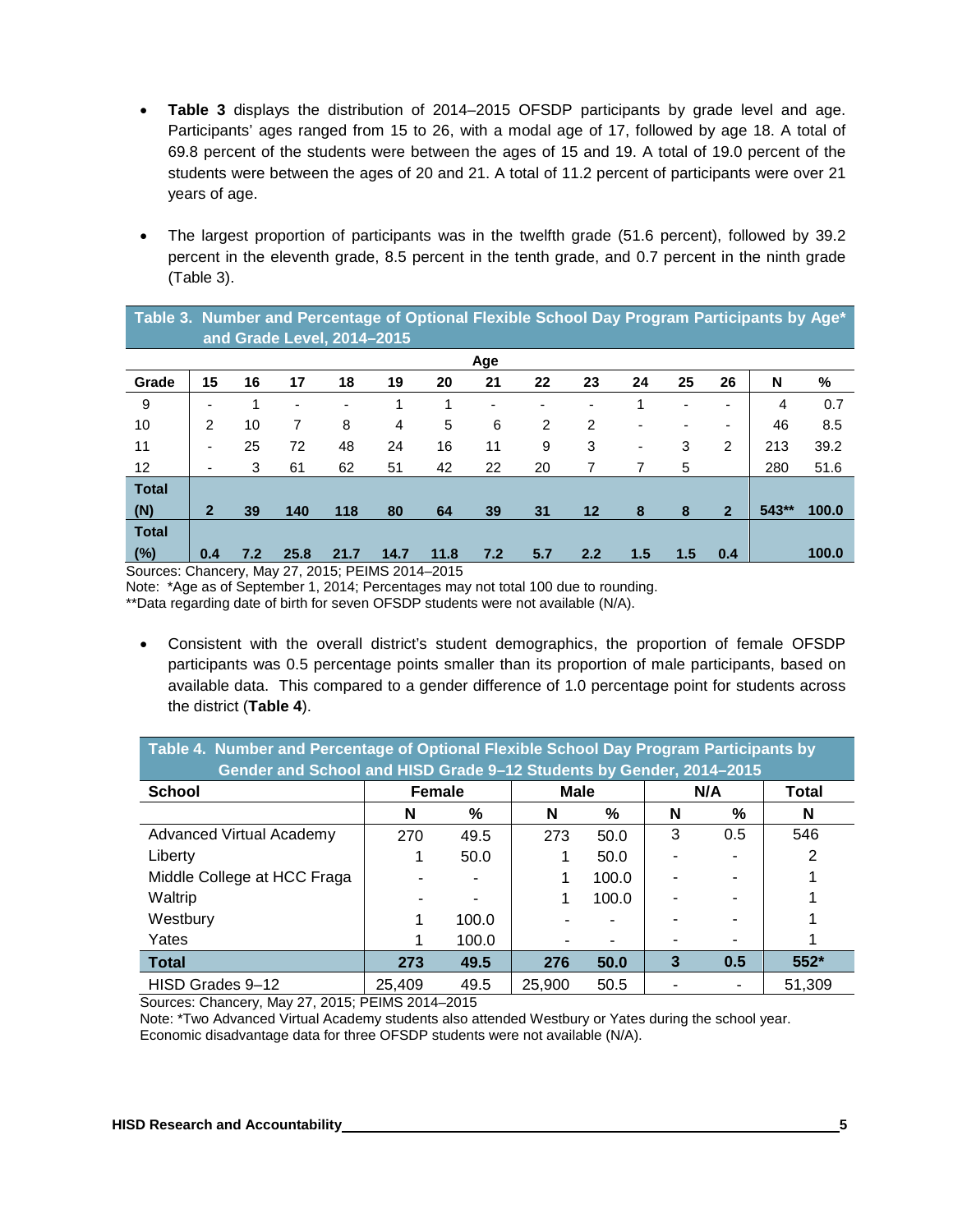• Based on fall 2015–2016 enrollment data available for 2014–2015 OFSDP students, **Table 5** shows the enrollment status of 545 OFSDP participants by school (including two students with duplicated data). A total of 4.6 percent of the students had graduated from an HISD high school and 15.6 percent of the students had withdrawn from HISD schools, while 12.7 percent of the 2014–2015 OFSDP remained enrolled in HISD, but had not shown up to attend school. Another 67.2 percent of the 2014–2015 OFSDP students were still enrolled in the district for the 2015– 2016 school year.

| Table 5. Fall 2015-2016 Enrollment Statuses of 2014-2015 Optional Flexible School Day<br><b>Program Students</b> |           |           |                 |                 |        |  |  |  |  |  |
|------------------------------------------------------------------------------------------------------------------|-----------|-----------|-----------------|-----------------|--------|--|--|--|--|--|
|                                                                                                                  |           |           | <b>Enrolled</b> |                 |        |  |  |  |  |  |
| <b>School</b>                                                                                                    | Graduated | Withdrawn | -No Show        | <b>Enrolled</b> | Total  |  |  |  |  |  |
| <b>Advanced Virtual Academy</b>                                                                                  | 25        | 83        | 69              | 362             | 539    |  |  |  |  |  |
| Liberty                                                                                                          |           |           |                 | 2               | 2      |  |  |  |  |  |
| Middle College at HCC Fraga                                                                                      |           |           |                 |                 |        |  |  |  |  |  |
| Waltrip                                                                                                          |           |           |                 |                 |        |  |  |  |  |  |
| Westbury                                                                                                         |           |           |                 |                 |        |  |  |  |  |  |
| Yates                                                                                                            |           |           |                 |                 |        |  |  |  |  |  |
| <b>Total (Number)</b>                                                                                            | 25        | 85        | 69              | 366             | $545*$ |  |  |  |  |  |
| <b>Total (Percent)</b>                                                                                           | 4.6       | 15.6      | 12.7            | 67.2            | 100.0  |  |  |  |  |  |

Sources: Chancery, May 27, 2015 and October 29, 2015; PEIMS 2014–2015 Note: Two Advanced Virtual Academy students also attended Westbury or Yates during the school year. \*Enrollment status data for seven OFSDP students were not available. Percentages may not total 100 due to rounding.

• **Table 6** presents data on the enrollment status for the 280 twelfth-grade OFSDP participants by school, with duplicated data for one senior who attended two campuses during the 2014–2015 school year. A total of 25 or 8.9 percent of the seniors had graduated from an HISD high school. A total of 40 or 14.2 percent of the seniors had withdrawn from HISD schools, 215 or 76.5 percent of participating seniors were still enrolled in the district, and 1 senior (0.4 percent) remained enrolled in HISD, but had not shown up by the end of October to attend school in the 2015–2016 school year.

| Table 6. Fall 2015-2016 Enrollment Statuses of Twelfth-Grade 2014-2015 Optional Flexible |  |
|------------------------------------------------------------------------------------------|--|
| <b>School Day Program Students</b>                                                       |  |

|                                 |           |           | <b>Enrolled</b> |                 |              |
|---------------------------------|-----------|-----------|-----------------|-----------------|--------------|
| <b>School</b>                   | Graduated | Withdrawn | -No Show        | <b>Enrolled</b> | <b>Total</b> |
| <b>Advanced Virtual Academy</b> | 25        | 40        |                 | 212             | 278          |
| Liberty                         | ۰         |           |                 |                 | 2            |
| Middle College at HCC Fraga     | -         |           | -               | -               |              |
| Waltrip                         |           |           |                 |                 |              |
| Westbury                        | ۰         |           |                 |                 |              |
| Yates                           | ۰         |           | -               |                 |              |
| <b>Total (Number)</b>           | 25        | 40        |                 | 215             | $281*$       |
| <b>Total (Percent)</b>          | 8.9       | 14.2      | 0.4             | 76.5            | 100.0        |

Sources: Chancery, May 27, 2015 and October 29, 2015; PEIMS 2014–2015

Note: \*One Advanced Virtual Academy student also attended Yates during the school year. Enrollment status data for three OFSDP seniors were not available (N/A). Percentages may not total 100 due to rounding.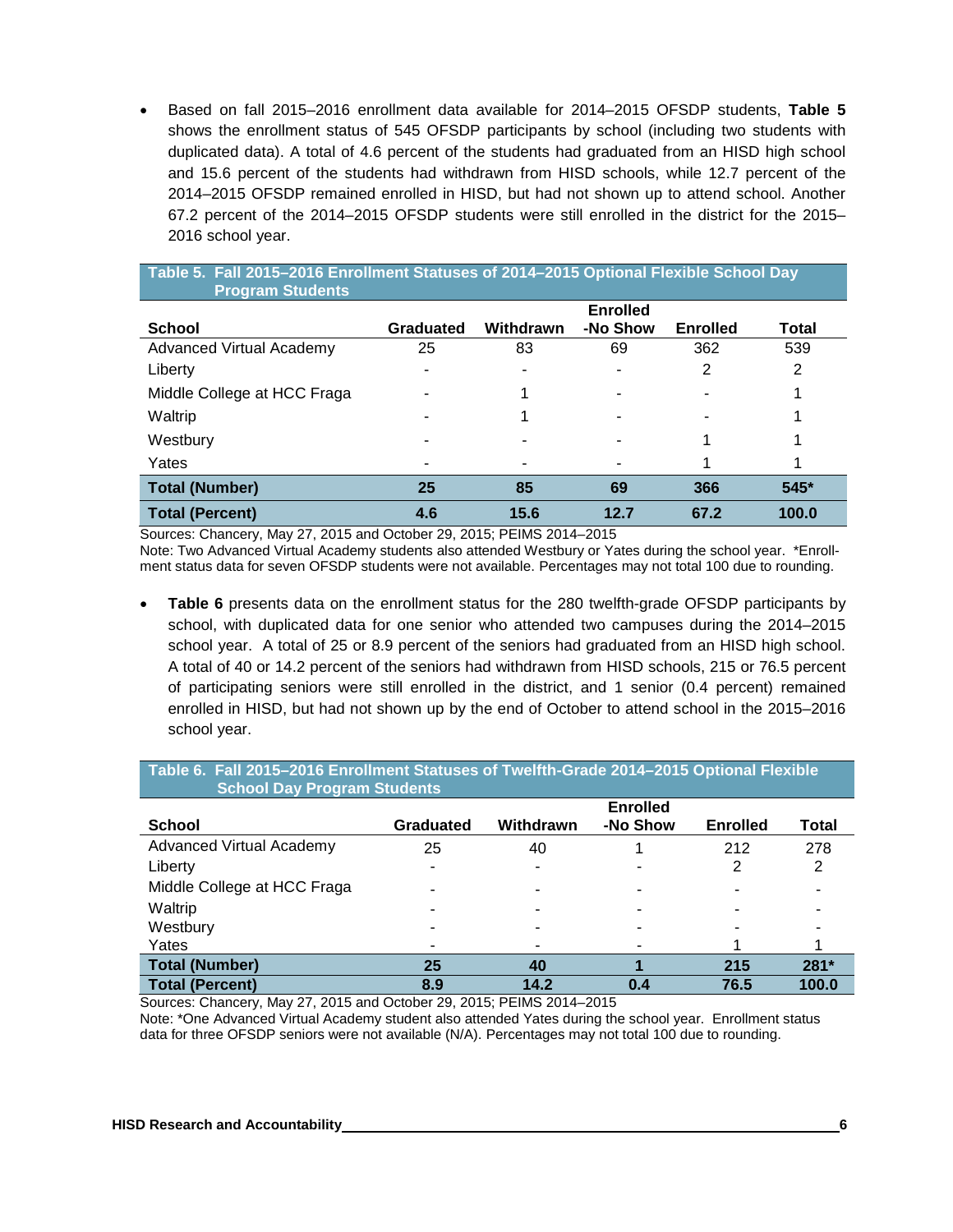- The results presented in Tables 5 and 6 (page 6) indicate all of the OFSDP graduates (n=25) were seniors, 47.1 percent of the OFSDP students who withdrew (n=85) from district schools were seniors (n=40), and 58.7 percent of the OFSDP students who remained enrolled in the district (n=366) were seniors (n=215).
- **Table 7** shows the 2014–2015 OFSDP participants' enrollment, withdrawal, and graduation statuses by grade. Declining with grade level, the smallest proportion of participants to withdraw from the district or to not show up for school in 2015–2016 were seniors, while none of the four participating  $9<sup>th</sup>$ -graders remained enrolled in the district. More than 50 percent of 10<sup>th</sup>-graders (53.2 percent) withdrew or did not show up to attend school, while this occurred for 39.4 percent of the 11<sup>th</sup>-graders. In addition, increasing with grade level, a total of 46.8 percent of 10<sup>th</sup>-graders, 60.6 percent of 11th-graders, and 76.5 percent of seniors remained enrolled in district schools.

| Table 7. Optional Flexible School Day Fall 2015-2016 Enrollment Statuses of 2014-2015<br><b>Students</b> |                                  |                                   |                       |                                        |                               |                                  |                      |  |  |  |  |
|----------------------------------------------------------------------------------------------------------|----------------------------------|-----------------------------------|-----------------------|----------------------------------------|-------------------------------|----------------------------------|----------------------|--|--|--|--|
| Grade                                                                                                    | <b>Base</b><br><b>Enrollment</b> | <b>Number</b><br><b>Graduated</b> | %<br><b>Graduated</b> | <b>Number</b><br>Withdrawn<br>/No Show | $\%$<br>Withdrawn<br>/No Show | <b>Number</b><br><b>Enrolled</b> | %<br><b>Enrolled</b> |  |  |  |  |
| 9                                                                                                        | 4                                | 0                                 | 0.0                   | 4                                      | 100.0                         | 0                                | 0.0                  |  |  |  |  |
| 10                                                                                                       | 47                               | 0                                 | 0.0                   | 25                                     | 53.2                          | 22                               | 46.8                 |  |  |  |  |
| 11                                                                                                       | 213                              | 0                                 | 0.0                   | 84                                     | 39.4                          | 129                              | 60.6                 |  |  |  |  |
| 12                                                                                                       | 281                              | 25                                | 8.9                   | 41                                     | 14.6                          | 215                              | 76.5                 |  |  |  |  |
| <b>Total</b>                                                                                             | 545                              | 25                                | 4.6                   | 154                                    | 28.3                          | 366                              | 67.2                 |  |  |  |  |

Sources: Chancery, May 27, 2015 and October 29, 2015; PEIMS 2014–2015 Note: Enrollment status data for five OFSDP students were not available. Percentages may not total 100 due to rounding.

- The total refined 2014–2015 average daily attendance rate for OFSDP participants reported in the PEIMS EDIT+ Reports Data Review for the 500-Flexible Attendance Data Record (for students who attended school less than two hours per day, five days a week) was 36.2 percent.
- Of the 550 OFSDP students, a total of 230 (41.8 percent) also participated in the regular school program (i.e., their attendance was recorded in the 400-Basic Attendance Record). These students had an average daily attendance rate of 77.7 percent.
- **Table 8** (page 8) presents data on OFSDP course enrollment, course completion, and the credits earned by OFSDP participants. Overall, the participants enrolled in 2,320 courses during the 2014–2015 fall, spring, and summer semesters. Students successfully completed 1,019 or 43.9 percent of these courses and earned 518.5 credits. Core course enrollment accounted for 1,570 or 67.7 percent of the total course enrollments and 362.5 or 69.9 percent of the total credits earned. Non-core course enrollment comprised 750 or 32.3 percent of the total course enrollments and 156.0 or 30.1 percent of the total credits earned.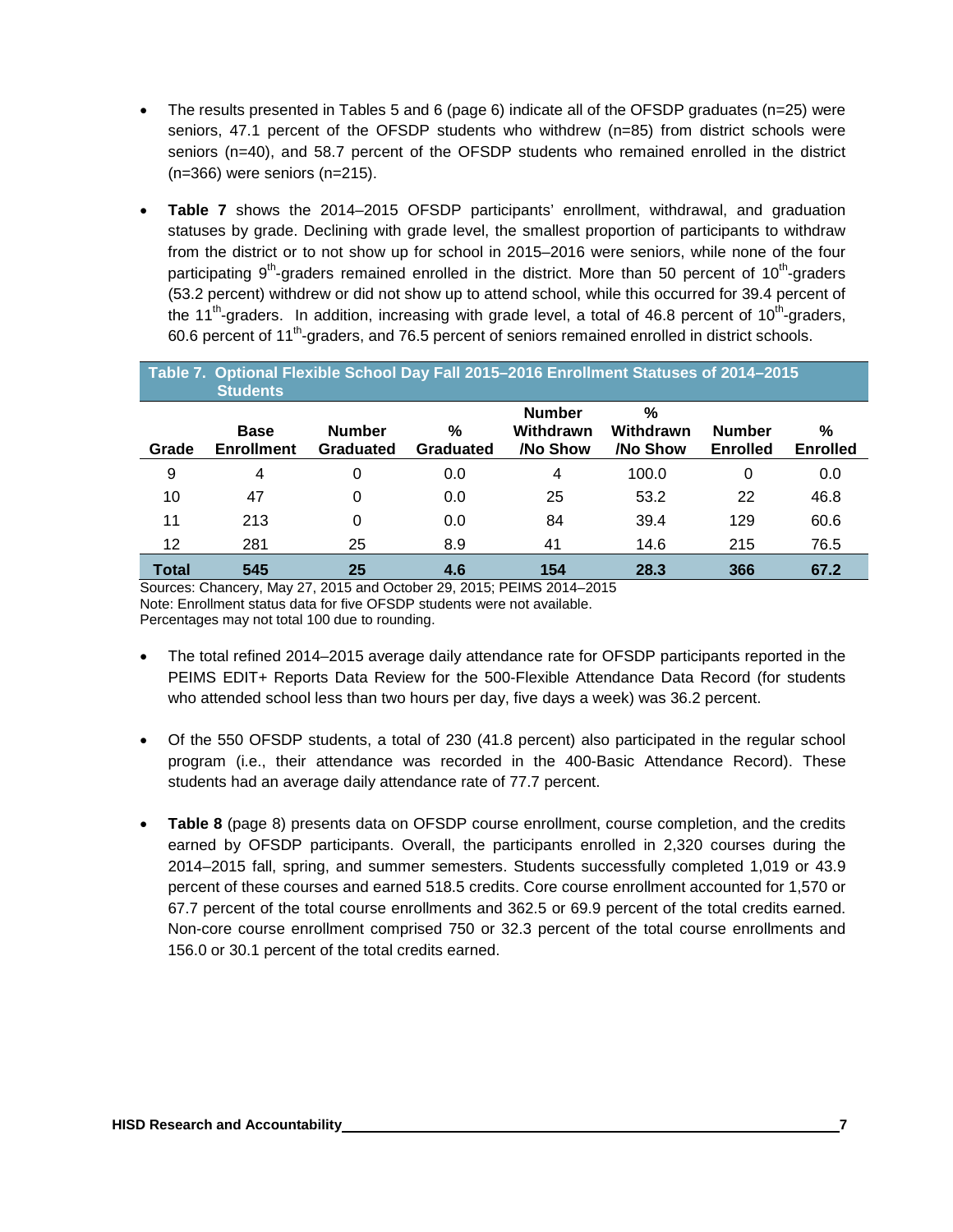| Table 0. Optional Flexible School Day Flogram Course Enformant, Course Completion, and Credits<br>Earned, 2014-2015 |                     |                             |                                 |                                         |                       |                                 |                 |                       |                                 |  |  |
|---------------------------------------------------------------------------------------------------------------------|---------------------|-----------------------------|---------------------------------|-----------------------------------------|-----------------------|---------------------------------|-----------------|-----------------------|---------------------------------|--|--|
|                                                                                                                     | <b>Core Courses</b> |                             |                                 |                                         | <b>Other Courses</b>  |                                 |                 | <b>OFSDP Total</b>    |                                 |  |  |
| <b>School</b>                                                                                                       | <b>Enrolled</b>     | Completed<br>%              | <b>Credits</b><br><b>Earned</b> | <b>Enrolled</b>                         | <b>Completed</b><br>% | <b>Credits</b><br><b>Earned</b> | <b>Enrolled</b> | <b>Completed</b><br>% | <b>Credits</b><br><b>Earned</b> |  |  |
| Advanced<br>Virtual<br>Academy                                                                                      | 1,547               | 715<br>(46.2%)              | 357.5                           | 738                                     | 292<br>(39.6%)        | 155.0                           | 2,285           | 1,007<br>$(44.1\%)$   | 512.5                           |  |  |
| Liberty                                                                                                             | 6                   | 5<br>(83.3%)                | 2.5                             | 6                                       | $\Omega$<br>$(0.0\%)$ | 0.0                             | 12              | 5<br>(41.7%)          | 2.5                             |  |  |
| Middle<br>College at<br><b>HCC</b><br>Fraga                                                                         |                     |                             |                                 |                                         |                       |                                 |                 |                       |                                 |  |  |
| Waltrip                                                                                                             | 6                   | $\overline{0}$<br>$(0.0\%)$ | $\overline{0}$                  | 3                                       | $\Omega$<br>$(0.0\%)$ | $\mathbf 0$                     | 9               | $\Omega$<br>$(0.0\%)$ | $\mathbf 0$                     |  |  |
| Westbury                                                                                                            | 5                   | 5<br>$(100.0\%)$            | 2.5                             | $\overline{2}$                          | 2<br>$(100.0\%)$      | 1.0                             | $\overline{7}$  | 7<br>$(100.0\%)$      | 3.5                             |  |  |
| Yates                                                                                                               | 6                   | 0<br>$(0.0\%)$              | $\mathbf 0$                     | 1                                       | 0<br>$(0.0\%)$        | $\Omega$                        | 7               | $\Omega$<br>$(0.0\%)$ | $\Omega$                        |  |  |
| <b>Total</b><br>$\mathbf{r}$ and $\mathbf{r}$                                                                       | 1,570               | 725<br>(46.2%)              | 362.5                           | 750<br>$\overline{11}$ $\overline{001}$ | 294<br>(39.2%)        | 156.0                           | 2,320           | 1,019<br>(43.9%)      | 518.5                           |  |  |

**Table 8. Optional Flexible School Day Program Course Enrollment, Course Completion, and Credits** 

Sources: Historical Grades Records, November 11, 2015.

Note: Two Advanced Virtual Academy students also attended Westbury or Yates during the school year. Therefore, seven courses for each of the two students (n=14) are duplicated in the counts. Percentages may not total 100 due to rounding.

## **Discussion**

The results of this report provide information regarding OFSDP's accomplishments in providing an alternative school program for students who are at risk of not graduating from high school. Program participation, course completion, and graduation outcomes presented in this report are indicative of OFSDP's support of HISD's Core Initiative 3, which addresses equity in students' access to high-quality educational programs and instruction, and closing performance gaps between Asian/Pacific Islander and White students relative to African American and Hispanic students.

This year's 15.3 percent increase in program enrollment from 2013–2014 to 2014–2015 indicates that a greater number of students than last year were able to take advantage of the unique opportunities afforded through this program. Although the proportion of African American participants in OFSDP decreased 8.6 percentage points while its proportion of Hispanic participants increased 7.6 percentage points, both African American and Hispanic students (typically, underserved populations) were overrepresented among OFSDP participants when compared to HISD's overall student demographics. The program was comprised of more than 90 percent African American and Hispanic students and helped to advance the academic accomplishments of African American and Hispanic students, in particular. Furthermore, in 2014–2015, 64.5 percent of the OFSDP students were economically disadvantaged, which also showed the program's support to economically disadvantaged students who are typically at risk for dropping out of school. However, there was a five percentage point difference between the proportion of economically